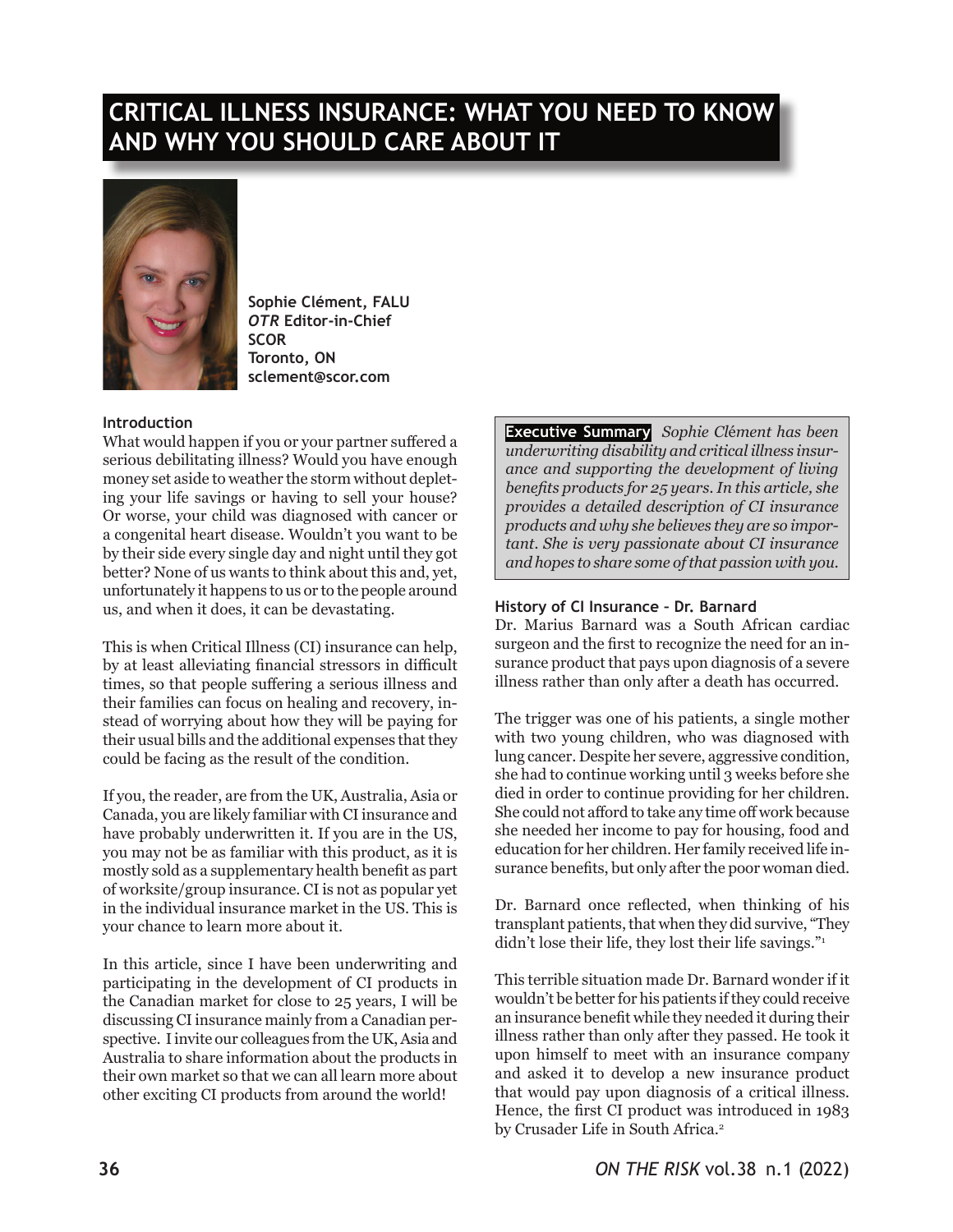#### **What Is CI?**

As mentioned above, CI insurance pays a lump sum benefit upon diagnosis of a critical illness. However, CI is unlike disability insurance, which pays a benefit if the insured person satisfies the definition of total or partial disability regardless of the cause of said disability. CI insurance pays a benefit only if the insured person receives a diagnosis of one of the covered conditions or surgical procedures as defined in the policy contract. The person does not have to be disabled or die in order for a benefit to be payable.

Once the lump sum is paid, the beneficiary, usually the insured person, is free to use that money any which way they want. They can use it to pay for their mortgage, to replace any lost income for themselves or their spouse, to hire some help for childcare, housework or personal care, to build a ramp and adapt their home for easy wheelchair access, etc. Of course, CI benefits could also be used to pay for treatments or interventions that may not be covered by private or government health insurance plans, which we see more frequently with new personalized treatments being developed.

CI insurance can also be purchased by a business to cover the loss of income should one of the owners, partners or key employees becomes severely ill.

#### **Covered Conditions (Canada)**

In Canada, these are the covered conditions that we see being offered by most insurance carriers:

- 1. Aortic surgery
- 2.Aplastic anemia
- 3.Bacterial meningitis
- 4.Benign brain tumor
- 5.Blindness
- 6.Cancer (life-threatening)
- 7.Coma
- 8.Coronary angioplasty (partial payment)
- 9.Coronary artery bypass surgery
- 10.Deafness
- 11. Dementia, including Alzheimer's disease
- 12.Heart attack
- 13.Heart valve replacement or repair
- 14.Kidney failure
- 15.Loss of independent existence
- 16.Loss of limbs
- 17.Loss of speech
- 18.Major organ failure on waiting list
- 19.Major organ transplant
- 20. Motor neuron disease
- 21.Multiple sclerosis
- 22.Occupational HIV infection
- 23.Paralysis
- 24. Parkinson's disease and specified atypical Parkinsonian disorders
- 25.Severe burns
- 26.Stroke

A few companies now also cover acquired brain injuries.

#### **Standardized Definitions**

In 2007, the Canadian Life and Health Insurance Association (CLHIA) created a working group that was tasked with creating standardized CI definitions that ended up being used by most carriers in the country. Per the CLHIA, "The CI benchmark definitions were developed in 2007 in an effort to grow the market by removing some of the perceived complexity around CI definitions."<sup>3</sup> The idea was that it would make life easier for advisors as they would no longer have to compare definitions from one insurer to another when presenting different products to their customers. The committee that worked on the definitions included medical, underwriting, marketing and actuarial representation from 11 companies.

The CLHIA indicates that use of the definitions is completely voluntary and that there are no rules that insurers who use them must comply. Insurance carriers are free to determine which definitions they decide to use in their policy contracts.3

The CI benchmark definitions were revised in 2013 and again in 2018 by similar committees which, in addition to all the professionals already listed above, also involved claims professionals. The purpose for most of the modifications made over the years has been to clarify the industry's intent to pay only for more serious conditions.

Over the years, some changes were also made in response to the results of the Canadian Institute of Actuaries (CIA) Critical Illness Morbidity Experience Studies. For example, in one of those studies, it was determined that there might be anti-selection when it came to the Parkinson's disease definition; therefore, a 1-year waiting period was added to that definition. Having said that, for that same definition, it was decided in 2013 to add "specified atypical Parkinsonian disorders." The reasoning behind that decision was that in many instances, some atypical Parkinsonian disorders can be just as severe if not more severe than Parkinson's disease itself. The same can be said about Alzheimer's disease, to which most forms of dementia were added to the definition in 2013.

As you can see, this is a work in progress. Unlike other insurance products such as life and disability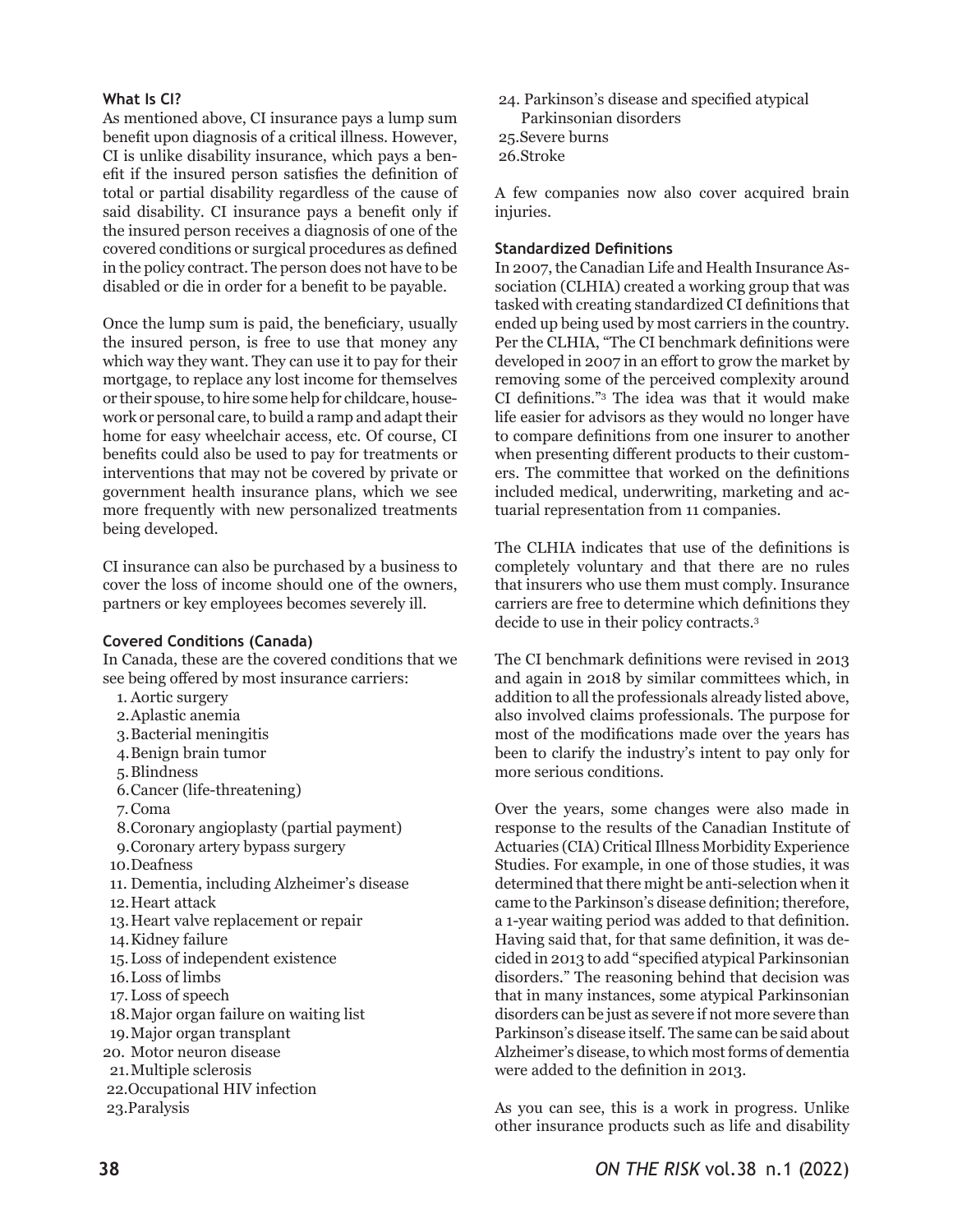insurance, the nature of CI products and the fact that they cover specific medical conditions require that definitions must be updated regularly to reflect medical advances and morbidity experience. In Canada, because the vast majority of products sold in our market are fully guaranteed, non-cancellable products, often with a term to age 75 or even to age 100, the definitions must be developed very carefully, always requiring product developers to be forwardthinking. When a non-cancellable policy is issued, the definitions in the contract become permanent for the life of the policy and cannot be modified at any point in time in the future, nor the premiums. This leaves very little room for errors. It is important to futureproof the definitions as much as possible.

#### **Partial Benefits**

In addition to the covered conditions for which we pay 100% of the face amount of the policy, CI insurance also includes partial benefits. The intent of offering partial benefits is to provide coverage upon diagnosis of a condition that may be serious, but not as severe as the conditions covered at 100% of the face amount. If you were to look at the definitions of coronary artery bypass surgery and of cancer, for example, you would notice that most conditions covered on a partial basis are conditions that are specifically excluded from the definitions of these two conditions.

Partial benefits can vary from 10% to 25% of the face amount, up to a maximum of CAD\$50,000, depending on the carrier. The number of partial benefits payable under CI policies varies greatly, going from once per lifetime to an unlimited number of times over the life of the policy. Most pay partial benefits in addition of the face amount. In some cases, the partial benefit is paid in acceleration of the face amount, therefore reducing the amount of the benefit should the applicant claim for a partial benefit or more and then later for a covered condition at 100%.

These are the conditions covered on a partial basis in the Canadian market:

- Coronary angioplasty
- Non-life-threatening cancers
- Early-stage breast cancer
- Early-stage prostate cancer
- Early-stage skin cancer
- Early-stage thyroid cancer
- Early-stage chronic lymphocytic leukemia
- Early-stage gastrointestinal stromal tumor
- Grade 1 neuro-endocrine tumor (carcinoid)

As you can see from this list of conditions, although they represent significant diagnoses, they are not as severe as the list of 26 conditions from above. Angioplasties are not as invasive as a coronary artery bypass surgery and do not require the same period of recovery. Therefore, it was determined that a partial benefit would be more appropriate and adequate in most situations.

The same goes for the list of early-stage cancers. They are cancers, so of course would cause of lot of anxiety in the person being diagnosed and their family, but the treatments required to cure them would generally not be very invasive and they would benefit from a quick recovery in most cases.

#### **Survival Period**

When CI was first introduced in Canada, a survival period of 30 days was applied to all definitions, which requires the person insured to survive for a period of 30 days following the date of diagnosis or surgery (in the case of aortic surgery and coronary artery bypass surgery). The 30-day survival period was added to CI policy contracts mainly for two reasons. First, CI insurance is a living benefit; therefore, the insured person should be alive to claim their benefit. Second, the purpose of the coverage is to provide financial support to an insured person and their family after the diagnosis of a severe condition or serious surgery, so that they can take the time they need for treatment and recovery, and help them avoid financial distress during that period of hardship.

In 2018, we saw a few companies start moving away from applying the 30-day survival period from all conditions to all covered conditions that were not cardiac- or stroke-related, such as cancer, benign brain tumor, etc. This decision was driven by the struggle for some insurers that they might have to decline a claim for a very aggressive condition such as pancreatic cancer, which is often so aggressive that by the time an individual is diagnosed, the person might not survive for 30 days. Although this is not a common occurrence, when it does happen, it does not feel "right" to decline claims, so insurers preferred to remove that requirement from their policy contracts. However, since the mortality rate is more elevated in the 30 days following a cardiac or stroke event, the 30-day survival period has been maintained for this type of covered condition.

#### **Waiting Period**

Over time, waiting periods have been added to a few definitions, particularly when we see a higher potential for anti-selection. For example, in 2013, a 1-year waiting period was added to the Parkinson's disease definition. The same was done for the multiple sclerosis definition in 2018. Because of the nature of these types of illnesses, it is not rare for a person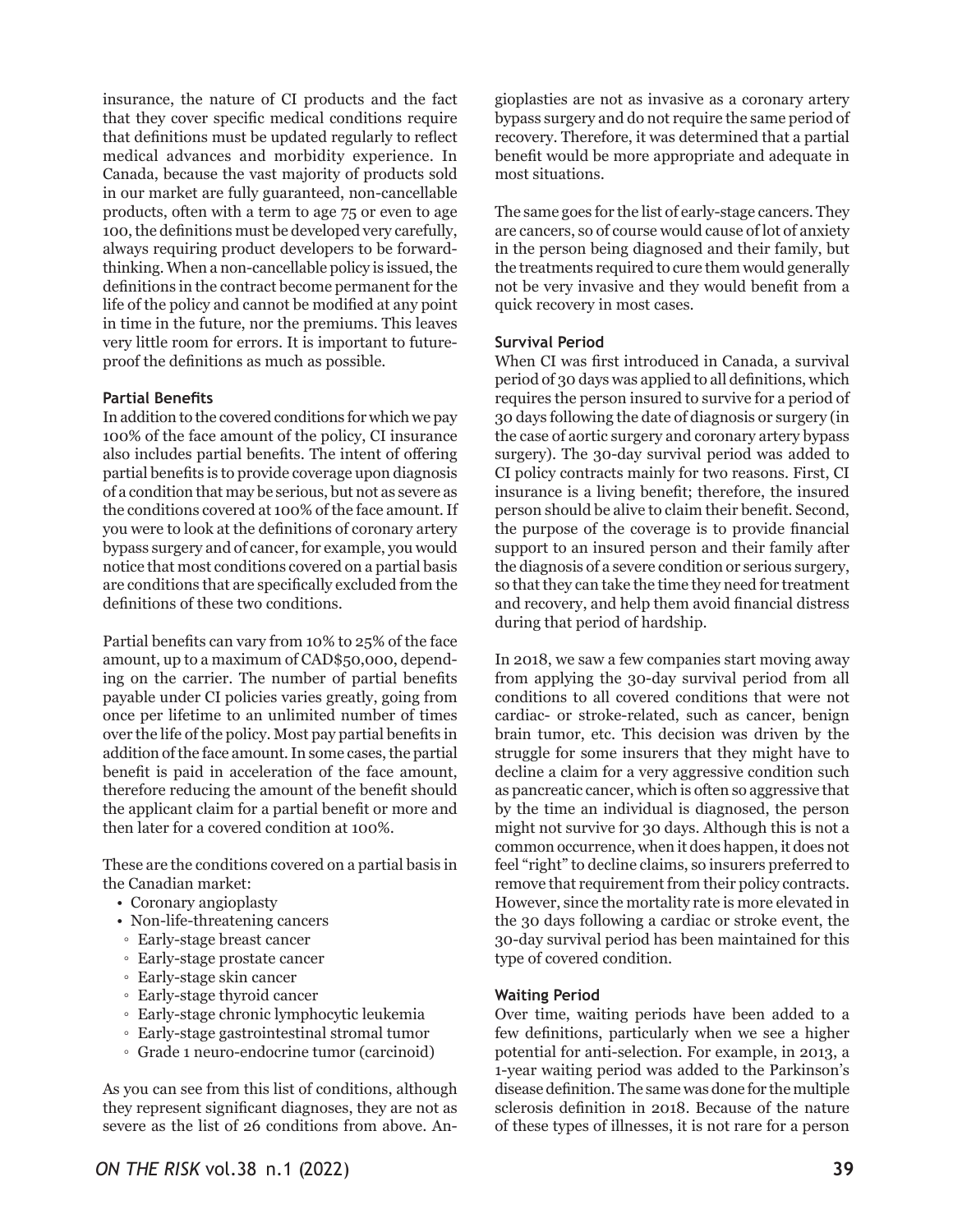to experience symptoms that over many months, sometimes years, could be indicative of a neurological disorder without having received a firm diagnosis. In some cases, particularly when dealing with informed applicants such as physicians or nurses, they can recognize the symptoms and apply for CI coverage before seeking further formal care for their condition. This is especially true for conditions for which no cure is currently available.

## **Moratorium or Exclusion Period**

On older versions of CI policy contracts, we used to refer to exclusion periods as "moratorium periods." Most contracts now simply refer to the term "exclusion period." Those are used mainly for the cancer and benign brain tumor definitions. Basically, this type of exclusion is there to protect the insurer in the case of an early diagnosis of cancer or benign brain tumor and to prevent against anti-selection. It generally reads as follows:

"No benefit will be payable under this condition if, within the first 90 days following the later of the effective date of the policy or the date of last reinstatement of the policy, the insured person has any of the following:

- Signs, symptoms or investigations that lead to a diagnosis of (cancer, benign brain tumor) (covered or excluded under the policy), regardless of when the diagnosis is made; or
- A diagnosis of (cancer, benign brain tumor) (covered or excluded under the policy)."4

If an insured person was to find a lump in the breast 1 month after the effective date of the policy, even if they were diagnosed 6 months later, the exclusion would be applied and a claim for breast cancer would be denied.

As underwriters, we know that it is relatively easy for us to assess cardiac risks as we can look at the smoking status and the blood pressure, order a blood profile to look at cholesterol, triglycerides and even NT-proBNP levels. We can also determine if a person is pre-diabetic or diabetic, as we have access to their build, etc. However, when it comes to assessing the risk of cancer, we are more limited for most types of cancer.

As of today, many cancers are unfortunately diagnosed only when the person starts having symptoms, except for cancers such as cervical cancer, breast cancer, prostate cancer and colon cancer, for which there exists preventative diagnostic tests such as pap smears, mammograms, PSA tests, prostate exams and colonoscopies.

For many cancers, there are no screening diagnostic tests currently available, i.e., pancreatic cancer, ovarian cancer, etc. In most cases, the only information that we have that can be used to assess the risk of cancer is family history. This makes underwriting cancer risks for which there are currently no regular screening tests available more challenging, hence the reason for the 90-day exclusion periods added to the cancer (life-threatening) and the benign brain tumor definitions. This could all change eventually with liquid biopsies, but we are not quite there yet.

#### **Exclusions and Ratings**

CI policy wording usually includes contractual exclusions for the following situations, if they cause or lead to a covered condition:

- Committing or attempting to commit a crime.
- Using drugs other than as prescribed by a physician or as recommended by the manufacturer.
- Self-inflicted injuries.
- Suicide attempt.
- Operating a motor vehicle while under the influence of drugs or alcohol.
- Poisonous or toxic substance ingestion, other than alcohol.
- Gas inhalation, voluntary or not.

Exclusions can also be added at the time of policy issue by the underwriter when necessary, either because of family history or personal medical history of the applicant. Commonly used exclusions are:

- Breast cancer.
- Colon cancer.
- Prostate cancer.
- Multiple sclerosis (for which we would also exclude blindness, paralysis and loss of independent existence as they are all conditions for which the insured could claim should they be diagnosed with multiple sclerosis).

However, there could be others. The underwriter could also decide to exclude a specific avocation or travel to specific countries depending on the declarations of the applicant on their application form.

When using exclusion wording for CI, the idea is to exclude the covered condition for which we believe there is a high risk of claim and any other conditions that could be associated with it. Generally speaking, we aim to be as specific as possible and try to avoid adding exclusion wording that would be too encompassing, e.g., we would not exclude all cancers, only specific ones, as explained above.

Percentage extra ratings can also be added as we do when underwriting life insurance. The main dif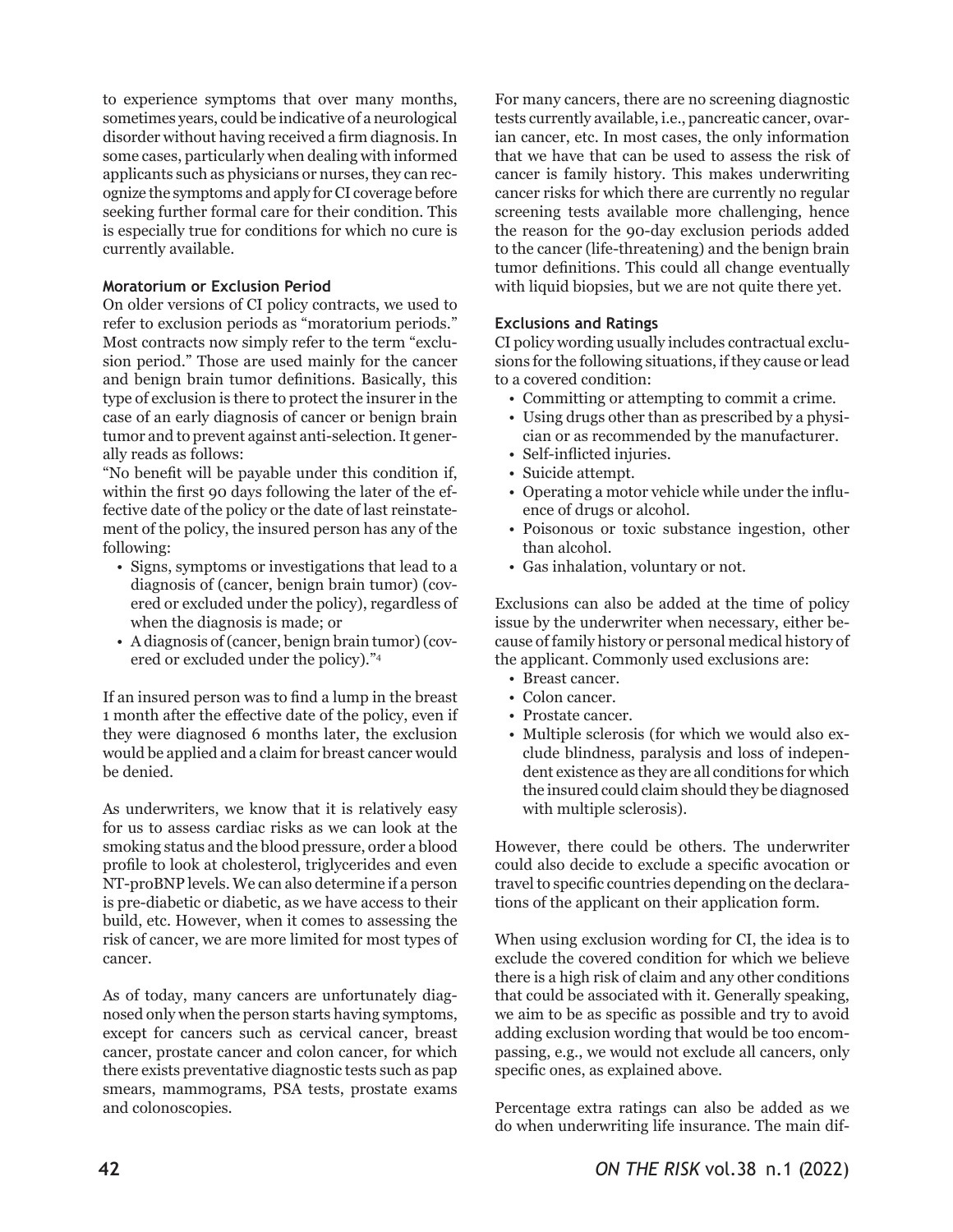ference is the maximum number of tables that can be added. For CI, since premiums are usually quite higher than for life insurance, we usually limit the extra rating from four (200%) to six tables (250%). It is possible for us to issue a policy with one or two exclusions plus an extra rating depending on the history of the applicant. For CI insurance, we do not use flat extra ratings.

#### **How To Underwrite CI Insurance**

Underwriting CI is very different from underwriting life insurance or disability insurance. When assessing a CI risk, the underwriter should always remember what risks they are underwriting the case for, which could be directly or indirectly related to the specific covered conditions that are defined in the policy. As I like to say, "Always remember what you need to worry about." This product pays only upon diagnosis of a covered condition and for some specific covered surgical procedures like coronary artery bypass surgery and aortic surgery. Any risks not directly or indirectly associated with the definitions are not covered.

Death and disability are not the main considerations when underwriting CI. An applicant who suffers from depression or anxiety would likely be considered as an unfavorable risk for disability insurance and possibly for life insurance, but as long as they don't represent an excessive risk of suicide, the applicant could still obtain a CI policy issued on a standard basis.

On the other hand, an applicant who is diabetic could be insurable for life insurance, but would have to meet very specific criteria to obtain CI coverage. In fact, most diabetics would end up being denied CI coverage in view of the excess risk they represent for many of the covered conditions/surgical procedures such as heart attack, stroke, major organ failure on waiting list or transplant (kidney), coronary artery bypass surgery, blindness, loss of limbs, etc. When underwriting for CI insurance, the underwriter always must ask, "What am I concerned with when assessing this case? Which covered conditions could this applicant's history lead to?" and so on. It is crucial for the underwriter to be familiar with the definitions of all the conditions and surgical procedures that are covered by the CI products that they are underwriting.

The key difference between life insurance and CI insurance is that once the policy is issued, the insured does not have to die in order for a benefit to be paid. For CI in particular, the beneficiary, who is most often the insured person, gets a significant lump sum, even if they quickly recover from their condition or surgery. Therefore, it increases the risk of antiselection, and the underwriter has to be aware of that

risk. Of course, in CI insurance, the consequences of an asymmetry of information or knowledge, with the applicant knowing about information that could be material to the risk that they don't disclose to the insurer, could result in early claims and affect overall morbidity experience. This can be true for any insurance product, but the negative consequences of such a situation would be seen much faster than they might for life insurance.

## **Juvenile CI Products**

I would be remiss if I did not mention CI for children or juvenile CI insurance. In the Canadian market, juvenile CI is usually available to children ages 30 days to 17 years old, although some companies offer child CI products to children ages 15 days up to age 25. Typically, in addition to the 26 or 27 covered conditions included in contracts for adults as described above, juvenile CI covers:

- Cerebral palsy
- Congenital heart disease
- Muscular dystrophy
- Cystic fibrosis
- Type 1 diabetes mellitus

Some carriers also cover other conditions, such as autism.

Amounts being offered vary greatly, from a maximum of CAD\$500,000 to CAD\$1M.

When I started underwriting this product 25 years ago, I remember being trained to be extra vigilant when it came to juvenile CI. Many were questioning the need for this type of product. Why offer coverage to a child when they were not working and earning an income? The moment of truth for me came when a friend of my daughter, who was 11 years old at the time, was diagnosed with glioblastoma, a high-grade aggressive tumor in the brain. The diagnosis was made in September and she passed in June, after 9 months. The mother stopped working right away and did not work for at least 9 months, and the father stopped working for the last 6 months of his daughter's life. They had no income for a long time and another younger daughter at home to care for. Their daughter was sick, and they wanted, needed to be with her. This is when I understood the need for juvenile CI products. Children may not generate income, but the parents do, and if they need to stop working to care for a sick child, they need financial help during that period of crisis. This is what juvenile CI is for.

When underwriting juvenile CI, one aspect that it is important to consider is whether only one sibling out of many is being insured for CI while the others are